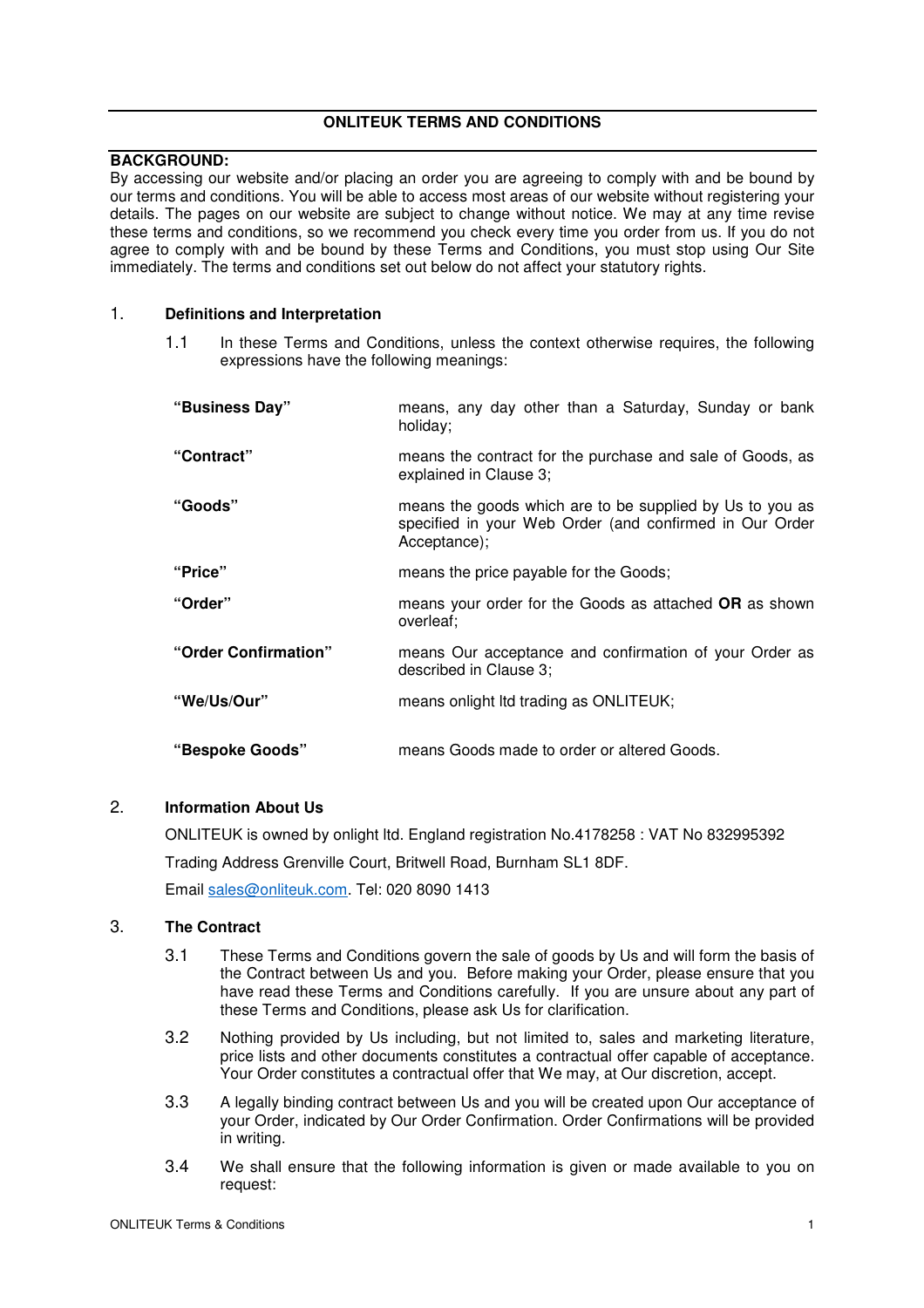- 3.4.1 The main characteristics of the Goods;
- 3.4.2 Our identity (set out above in Clause 2);
- 3.4.3 The total Price for the Goods including VAT;
- 3.4.4 Where applicable, all additional packing, insurance and delivery charges. These rates are set out in our specified delivery pricing structure.
- 3.4.5 We guarantee to abide by all the conditions of the consumer protection laws including the Sale of Goods Acts and the Consumer Contracts Regulations.
- 3.4.6 All the products supplied by us comply with current British or European standard requirements.
- 3.4.7 Where applicable, the arrangements for payment, delivery and the time by which We undertake to deliver the Goods:
- 3.4.8 Our complaints handling policy;
- 3.4.9 Where applicable, details of after-sales services and commercial guarantees.

## 4. **Description and Specification of Goods**

- 4.1 We have made every reasonable effort to ensure that the Goods conform to illustrations, photographs and descriptions provided on Our web site. We cannot, however, guarantee that all descriptions, specifications, drawings and particulars of weights and dimensions, etc. issued by Us are approximate only and are intended only to present a general idea of the goods to which they refer and shall not form part of the contract. We exclude any liability for such inaccuracies and errors. It is your responsibility to ensure any products and information meets your specific requirements
- 4.2 We reserve the right to make any changes to Our web site and specification of the Goods that may be required to conform to any applicable safety or other legal or regulatory requirements without notice.
- 4.3 Made to order Goods (Bespoke Goods) are available from Us. If you Order bespoke Goods from Us, We will produce **AND/OR** alter those Goods to your specifications and requirements.
- 4.4 When placing an Order for Bespoke Goods, please ensure that all information that you provide to Us is correct, accurate and complete. We cannot accept the return of any Bespoke Goods if the return is due to incorrect information provided by you. Please note that this does not affect your legal rights (including but not limited to those described in these terms and conditions).

# 5. **Orders**

- 5.1 All Orders for Goods made by you will be subject to these Terms and Conditions.
- 5.2 You may change your Order at any time before We despatch the Goods by contacting Us. This does not apply to Bespoke Goods. We will only accept changes to Orders for Bespoke Goods if We are reasonably able to accommodate your request without additional work.
- 5.3 If your Order is changed, We will inform you of any change to the Price in writing.
- 5.4 You may cancel your Order at any time before We despatch the Goods by contacting Us. If you have already paid for the Goods under Clause 6, the payment will be refunded to you within five working days. This does not apply to Bespoke Goods (unless you are cancelling under sub-Clause 12.2.5 due to an event outside of Our control). We will only accept an Order cancellation for Bespoke Goods if We have not yet begun making or altering the Goods. If you request that your Order be cancelled, you must confirm this cancellation in writing.
- 5.5 We may refuse/cancel your Order at any time before We despatch the Goods in the following circumstances: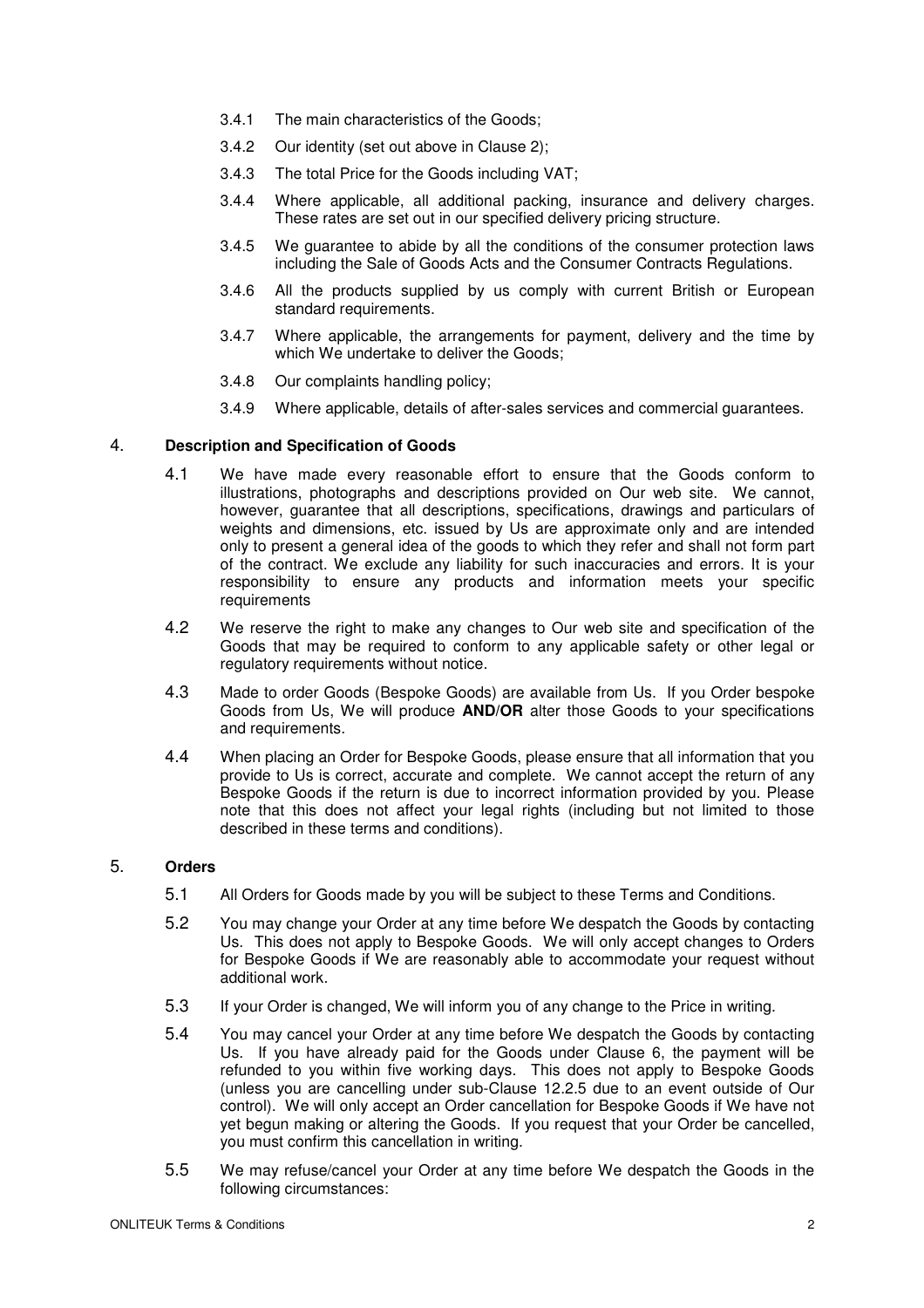- 5.5.1 The Goods are no longer in stock and We are unable to re-stock (if, for example, the Goods are discontinued);
- 5.5.2 Where We cannot obtain authorisation for your payment;
- 5.5.3 If you do not meet any eligibility criteria set out in Our terms and conditions; or
- 5.5.4 An event outside of Our control continues to prevent Us to fulfil your Order. (please see Clause 12 for events outside of Our control).
- 5.6 If We cancel your Order under sub-Clause 5.5 and you have already paid for the Goods under Clause 6, the payment will be refunded to you within five working days. If We cancel your Order, the cancellation will be confirmed by Us in writing.

# 6. **Price and Payment**

- 6.1 The Price of the Goods will be that shown on Our web site or quotation in force at the time of your Order. If the Price shown in your Order differs from Our Current Price We will inform you upon receipt of your Order.
- 6.2 Our Prices may change at any time, but these changes will not affect any Orders that We have already accepted.
- 6.3 We have made every reasonable effort to ensure that Our Prices, as shown on Our current web site are correct. Prices will be checked when We process your Order. If the actual Price of the Goods is lower than that stated in your Order, you will be charged the lower Price (unless the lower price was an obvious mistake that you could have reasonably recognised). If the actual Price of the Goods is higher than that stated in your Order, We will ask you how you wish to proceed.
- 6.4 All Prices include VAT. If the rate of VAT changes between the date of your Order and the date of your payment, We will adjust the rate of VAT that you must pay. Changes in VAT will not affect any Prices where We have already received payment in full from you.
- 6.5 Our Prices will include **OR** exclude the cost of delivery, depending on the value of the order and required delivery times.
- 6.6 All payments for Goods must be made in advance before We can despatch the Goods to you.

# 7. **Delivery**

- 7.1 Please note that delivery is currently only possible within the United Kingdom.
- 7.2 When We provide you with an Order Confirmation, We will provide an estimated delivery date. Please note that estimated delivery dates may vary according to the availability of Goods, your location, and circumstances beyond Our control.
- 7.3 If you indicate in your Order that you wish to collect the Goods from Us yourself you may do so after receiving Our Order Confirmation, during Our normal business hours.
- 7.4 Delivery will be deemed to have taken place when the Goods have been delivered to the delivery address indicated in your Order and you (or someone identified by you) have taken physical possession of the Goods or, if you are collecting the Goods from Us yourself, when you have collected the Goods.
- 7.5 If for any reason We are unable to deliver the Goods at your chosen delivery address, We will request that you contact Us to arrange re-delivery.
- 7.6 You own the Goods once We have received payment in full for them.
- 7.7 Under no circumstances can We be held liable for any direct, indirect or consequential costs, charges or expenses arising directly or indirectly as a result of late, damaged or incorrect delivery of goods. This includes, but is not limited to, electrician or any other contractor fees. You should not book an electrician on the basis of an expected delivery date and we would strongly advise you to only book your electrician when you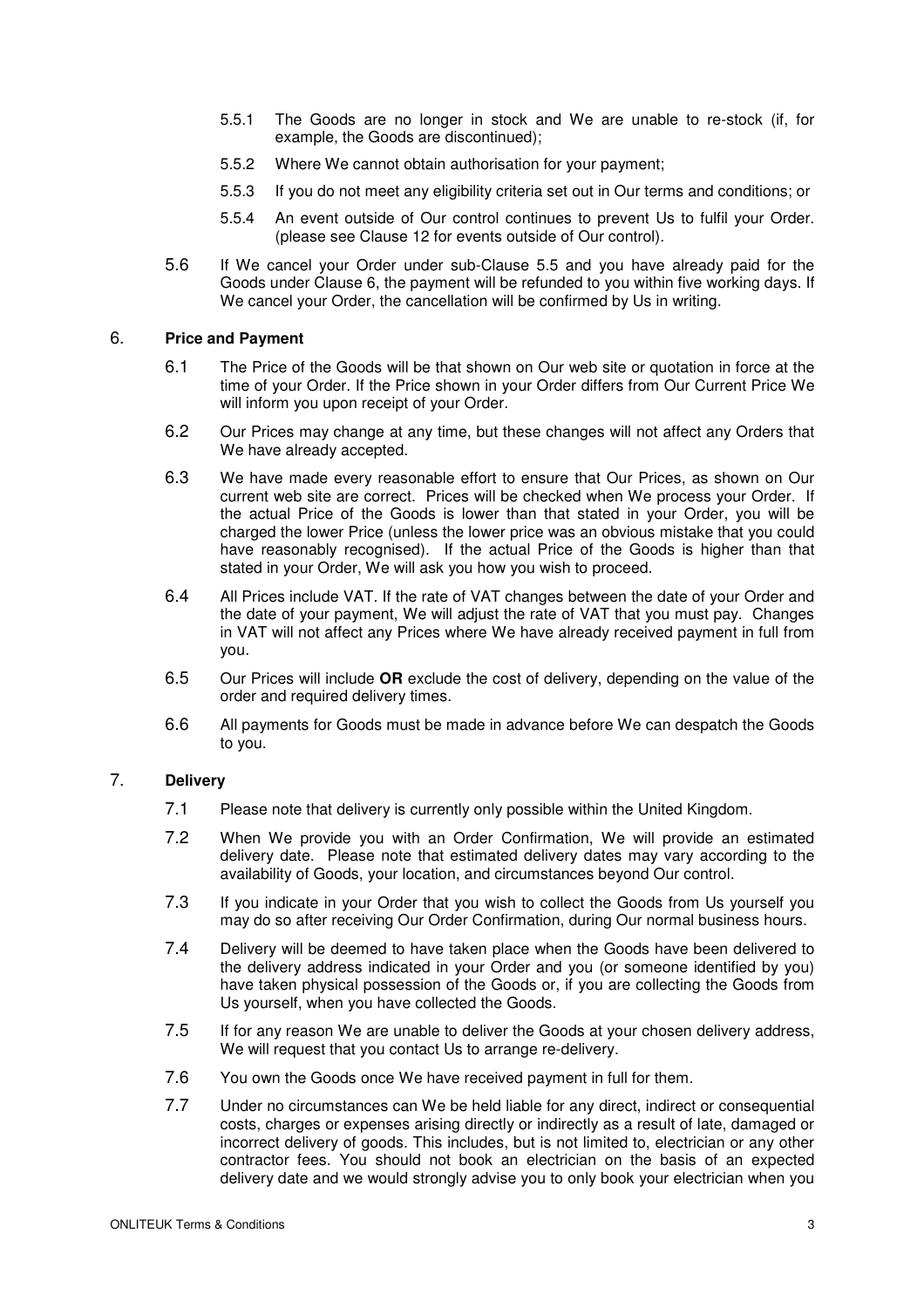have the lights in your possession and have checked that they are both suitable and undamaged.

7.8 Delivery to some areas within the UK may require longer delivery time and We will inform you when the order is accepted.

### 8. **Faulty, Damaged or Incorrect Goods**

- 8.1 By law, We must provide goods that are of satisfactory quality, fit for purpose and as described at the time of purchase, in accordance with any pre-contract information. We would ask you to carefully inspect all your items as soon as you receive them, even if you do not intend to fit them immediately.
- 8.2 If any Goods you receive are damaged on delivery, non-functional on arrival, have any shortages or if you receive incorrect Goods. Please contact Us within 48 hours to inform us of the fault, damage or error, and to arrange for a refund, repair or replacement. After this 48 hour period, it is deemed that the goods have arrived in a satisfactory condition and we regret that we cannot accept any claim for damages or shortages after this period. Please note that if the Goods are incorrect as a result of your provision of incorrect information, rather than them not matching Our description, as explained in sub-Clause 4.4, you will not be able to return those Goods.
- 8.3 If possible, We ask that you submit photographic evidence of the damage as it may be possible for us to just replace a damaged part, such as a broken glass shade, rather than the whole fitting thus reducing the inconvenience and waiting time.
- 8.4 Beginning on the day that you receive the Goods (and ownership of them) you have a 30 Calendar Days right to reject the Goods and to receive a full refund if they do not conform as stated above. Alternatively, you may request a repair of the Goods or a replacement. We will carry out the repair or replacement within a reasonable time and without significant inconvenience to you. In certain circumstances, where a repair or replacement is impossible or otherwise disproportionate, We may instead offer you a full refund.
- 8.5 To return Goods to Us for any reason under this Clause 8, you may do so in person during Our business hours or you may return them to Us by post or another suitable delivery choice. You may alternatively request that We collect the Goods from you. Please ensure that the Goods are carefully re-packed in all the original packaging ready for collection at the agreed time and location. Once Goods are received back with Us We will arrange for the replacement or refund.
- 8.6 Any refunds requests under this Clause 8 will be issued within 5 Calendar Days of the day on which We agree that you are entitled to the refund.
- 8.7 No claim for missing parcels from consignments shall be accepted if you have signed for the correct number of parcels upon delivery.
- 8.8 No claim for externally damaged items will be accepted if you have signed for the goods in good condition.
- 8.9 We will not replace, repair or offer refund for goods claimed to be damaged or faulty until it is confirmed they are not the result of improper use or installation.

## 9. **Returning Goods If You Change Your Mind**

- 9.1 If you are not satisfied with any (non-bespoke) Goods purchased from Us you have the right to return them in exchange for a refund or a replacement, subject to the provisions of this Clause 9. This Clause 9 does not apply to Goods that are not in compliance with your legal rights. For such Goods please refer to Clause 8.
- 9.2 This Clause 9 does not apply to bespoke Goods. Goods which We have been produced to order for you cannot be returned if you change your mind.
- 9.3 If you wish to return Goods to Us under this Clause 9 you must do so within 14 Days of taking delivery (or collecting them from Us), telling Us why you wish to return the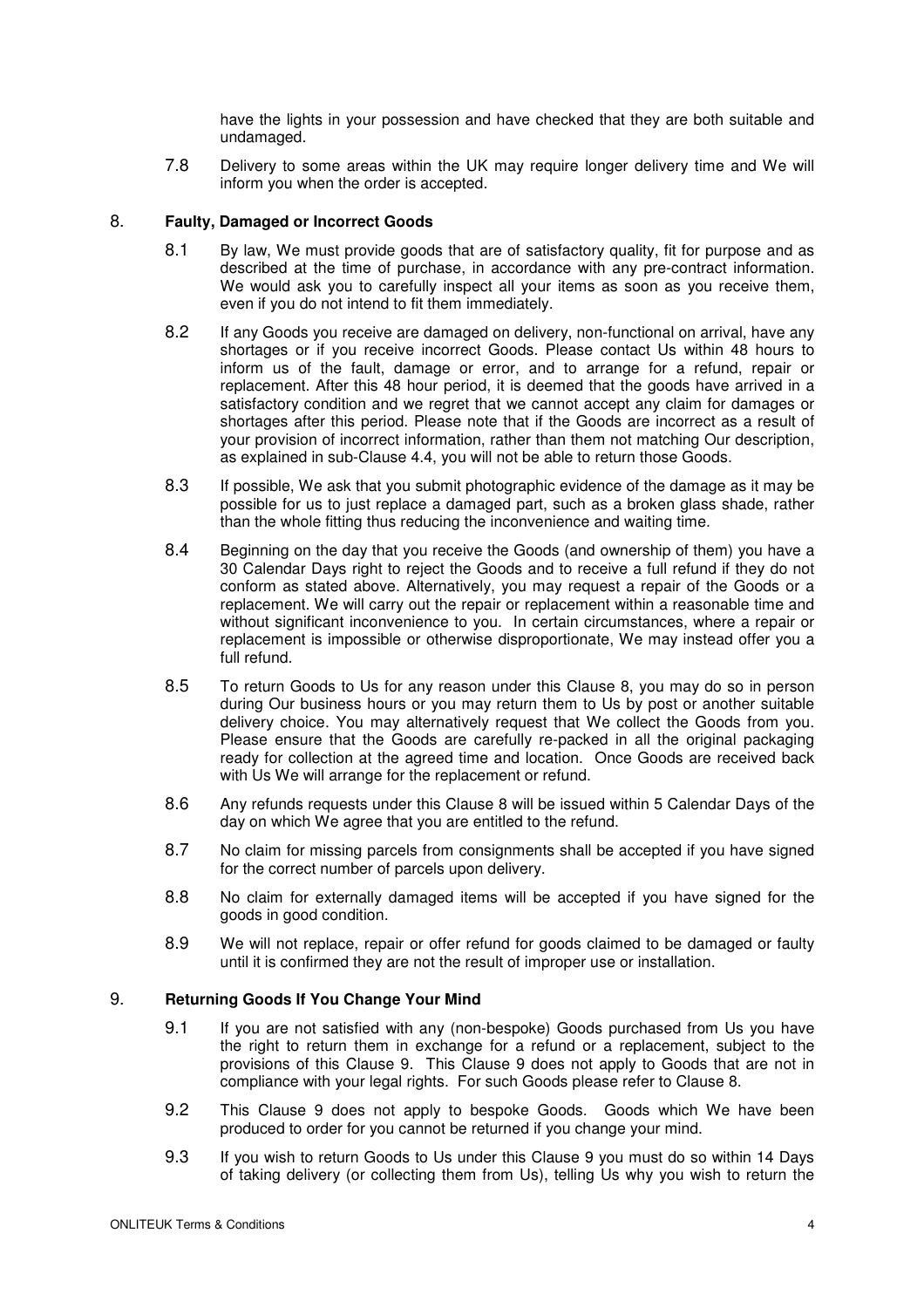Goods. These returns will be subject to a 25% combined re-stocking and handling charge. The costs of returning goods to US shall be borne by you.

- 9.4 All Goods must be returned to Us under this Clause 9 in their original condition, in their original, un-opened packaging, accompanied by proof of purchase.
- 9.5 You may return Goods to Us in person during Our business hours or you may return them by post or another suitable delivery service of your choice. You are solely responsible for the cost of returning Goods to Us under this Clause 9.
- 9.6 You may request that We collect the Goods from you. Please ensure that the Goods are ready for collection at the agreed time and location. We may charge you for collecting Goods under this Clause 9.
- 9.7 Refunds or replacements will be issued to you immediately if you return Goods to Us in person or within 14 Days of Our receipt of the Goods if you return Goods to Us by post or similar delivery service or if We collect the Goods from you.

#### 10. **Guarantee**

- 10.1 For all Goods that We have supplied, We guarantee them for a period of 12 Months (unless otherwise stated) from the date of delivery, that the Goods will be free of defects. We will further provide with the Goods the manufacturer's guarantee documentation terms. This guarantee is subject to the exceptions listed in sub-Clause 10.2.
- 10.2 Our guarantee does not apply to any defects in the Goods caused by:
	- 10.2.1 Normal wear and tear;
	- 10.2.2 Deliberate damage and/or misuse of the Goods;
	- 10.2.3 Accidental damage;
	- 10.2.4 Failure to use the Goods in accordance with their instructions; or
	- 10.2.5 The alteration or repair of the Goods by you or any third party that is not authorised by Us.
- 10.3 These guarantees do not apply to some outdoor light fittings installed in salty or acidic conditions or if they are fitted within 5 miles of the coast. Some of our exterior light fittings, specifically designed to be used in harsh conditions, are supplied with separate guarantees by the manufacturer, please contact our sales team.
- 10.4 You shall, unless otherwise confirmed in writing, be responsible for all carriage, telephone, postal and other incidental charges incurred during the guarantee period.
- 10.5 Our guarantee exists in addition to your legal rights as a consumer. More information on your rights as a consumer can be obtained from your local Citizens Advice Bureau or Trading Standards Office.

#### 11. **Our Liability**

- 11.1 Our total liability in contract, tort (including negligence or breach of statutory duty), restitution, mis-presentation, or otherwise, for any default or breach whatsoever, howsoever rising, shall be limited to the price paid for the goods as shown on the invoice.
- 11.2 You are responsible for keeping backups of your data and we are not liable for any data loss whatsoever, howsoever arising.
- 11.3 We are not liable for any indirect or consequential loss or damage including, but not limited to, loss of profit, loss of business, loss of goodwill, damage to trading relationships, costs, howsoever caused.
- 11.4 We will not accept any liability for any loss incurred as a result of delayed or failed delivery. Any delivery dates given are estimated unless agreed in writing by Our authorised representative.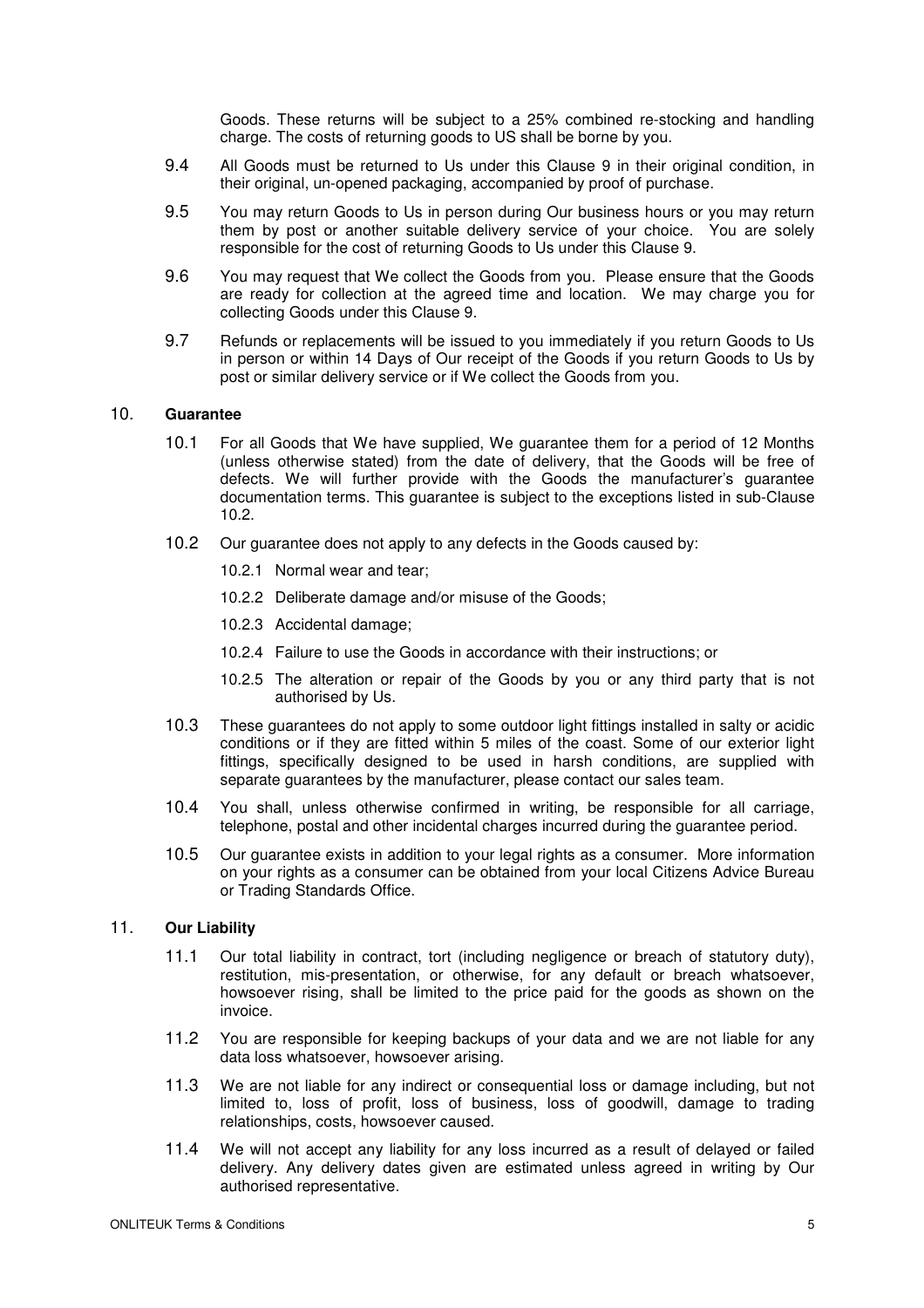- 11.5 We only supply Goods for domestic and private use. We make no warranty or representation that the Goods are fit for commercial, business or industrial use of any kind (including resale). By making your Order, you agree that you will not use the Goods for such purposes. We will not be liable to you for any loss of profit, loss of business, interruption to business or for any loss of business opportunity.
- 11.6 Nothing in these Terms and Conditions seeks to exclude or limit Our liability for death or personal injury caused by Our negligence (including that of Our employees, agents or sub-contractors); or for fraud or fraudulent misrepresentation.
- 11.7 Nothing in these Terms and Conditions seeks to exclude or limit Your legal rights as a consumer. For more details of Your legal rights, please refer to Your Local Citizens Advice Bureau or Trading Standards Office

## 12. **Events Outside of Our Control (Force Majeure)**

- 12.1 We will not be liable for any failure or delay in performing Our obligations where that failure or delay results from any cause that is beyond Our reasonable control. Such causes include, but are not limited to: power failure, internet service provider failure, strikes, lock-outs or other industrial action by third parties, riots and other civil unrest, fire, explosion, flood, storms, earthquakes, subsidence, acts of terrorism (threatened or actual), acts of war (declared, undeclared, threatened, actual or preparations for war), epidemic or other natural disaster, or any other event that is beyond Our reasonable control.
- 12.2 If any event described under this Clause 12 occurs that is likely to adversely affect Our performance of any of Our obligations under these Terms and Conditions:
	- 12.2.1 We will inform you as soon as is reasonably possible;
	- 12.2.2 Our obligations under these Terms and Conditions will be suspended and any time limits that We are bound by will be extended accordingly;
	- 12.2.3 We will inform you when the event outside of Our control is over and provide details of any new dates, times or availability of Goods as necessary;
	- 12.2.4 If the event outside of Our control continues for more than 30 days We will cancel the Contract and inform you of the cancellation. Any refunds due to you as a result of that cancellation will be paid to you as soon as is reasonably possible;
	- 12.2.5 If an event outside of Our control occurs and you wish to cancel the Contract, you may do so in accordance with your right to cancel under sub-Clause 5.4 above.

#### 13. **Complaints and Feedback**

- 13.1 We always welcome feedback from Our customers and, whilst We always use all reasonable endeavours to ensure that your experience as a customer of Ours is a positive one, We nevertheless want to hear from you if you have any cause for complaint.
- 13.2 If you wish to complain about any aspect of your dealings with Us, please contact Us in writing (email or letter) and we will fully investigate the matter and replay to you within 5 working days.

# 14. **Viruses, Malware and Security**

- 14.1 We exercise all reasonable skill and care to ensure that Our Site is secure and free from viruses and other malware.
- 14.2 You are responsible for protecting your hardware, software, data and other material from viruses, malware, and other internet security risks.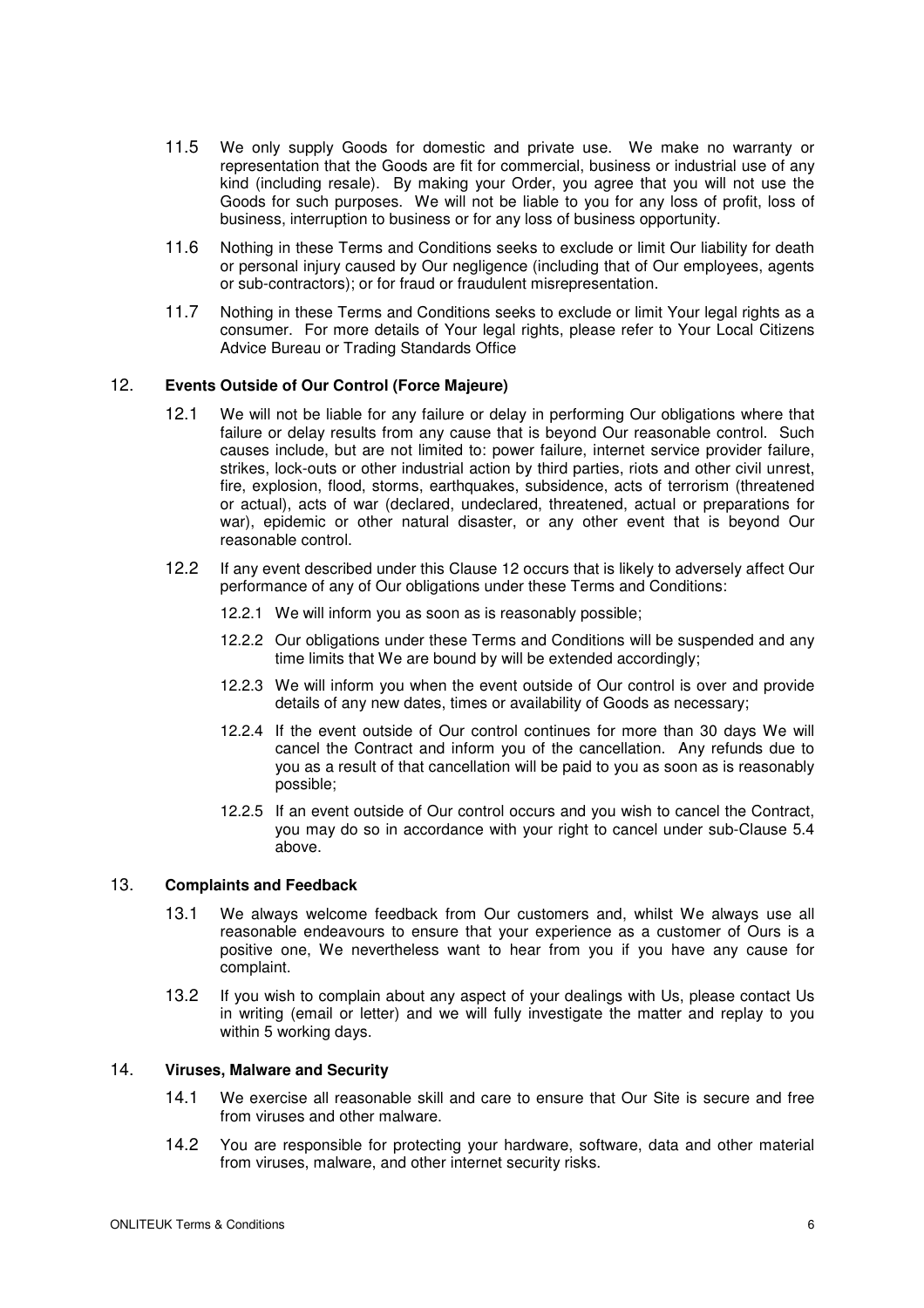- 14.3 You must not deliberately introduce viruses or other malware, or any other material which is malicious or technologically harmful either to or via Our Site.
- 14.4 You must not attempt to gain unauthorised access to any part of Our Site, the server on which Our Site is stored, or any other server, computer, or database connected to Our Site.
- 14.5 You must not attack Our Site by means of a denial of service attack, a distributed denial of service attack, or by any other means.
- 14.6 By breaching the provisions of sub-Clauses 15.2 to 15.5 you may be committing a criminal offence under the Computer Misuse Act 1990. Any and all such breaches will be reported to the relevant law enforcement authorities and We will cooperate fully with those authorities by disclosing your identity to them. Your right to use Our Site will cease immediately in the event of such a breach.

### 15. **Cookies**

- 15.1 We use Cookies to collect information. Cookies are tiny snippets of code stored on your computer. They enable us to ensure our website gives you the best shopping experience and is easy for you to use. Cookies are useful as they will remember, for instance, the last page you looked at and what you have in your shopping basket. They also assist us is collecting information about how you use our website which enables us to evaluate and improve our site and the service we provide.
- 15.2 You can block cookies by activating the settings on your own computer, however, you may find that you are unable to access some areas of our website or parts of the site do not function as you would expect.
- 15.3 If you would like more information on the cookies used on out web site, please contact Us via email.

#### 16. **Links to Other Sites**

Links to other sites may be included on Our Site. Unless expressly stated, these sites are not under Our control. We neither assume nor accept responsibility or liability for the content of third party sites. The inclusion of a link to another site on Our Site is for information only and does not imply any endorsement of the sites themselves or of those in control of them.

### 17. **Data Protection**

- 17.1 All personal information that We may collect (including, but not limited to, your name and address) will be collected, used and held in accordance with the provisions of the Data Protection Act 1998 and your rights under that Act.
- 17.2 We may use your personal information to:
	- 17.2.1 Provide Our Goods and services to you;
	- 17.2.2 Process your payment for the Goods; and
	- 17.2.3 Inform you of new products and services available from Us. You may request that We stop sending you this information at any time.
- 17.3 For security reasons, none of your financial details are stored on our systems once your payment has been processed.
- 17.4 In certain circumstances (if, for example, you wish to purchase Goods on credit), and with your consent, We may pass your personal information on to credit reference agencies. These agencies are also bound by the Data Protection Act 1998 and should use and hold your personal information accordingly.
- 17.5 We will not pass on your personal information to any other third parties apart from our couriers who will require you name, address and contact details in order to deliver your goods.